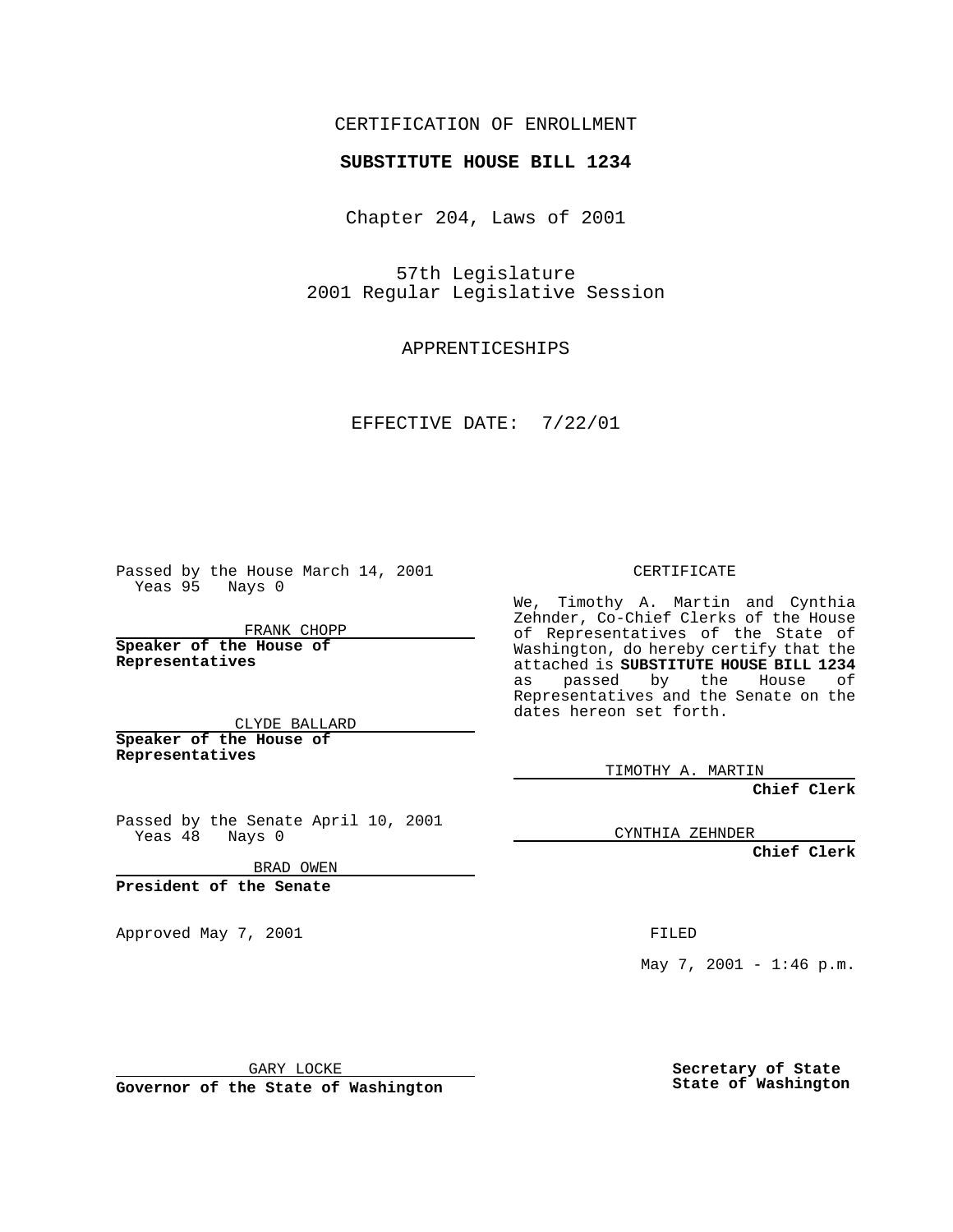$H-2025.1$ 

## **SUBSTITUTE HOUSE BILL 1234** \_\_\_\_\_\_\_\_\_\_\_\_\_\_\_\_\_\_\_\_\_\_\_\_\_\_\_\_\_\_\_\_\_\_\_\_\_\_\_\_\_\_\_\_\_\_\_

Passed Legislature - 2001 Regular Session

## **State of Washington 57th Legislature 2001 Regular Session**

**By** House Committee on Commerce & Labor (originally sponsored by Representatives Clements, Conway, Lisk, Wood, B. Chandler, Kessler, Kenney, Hurst, Keiser, Simpson, Ogden, Lovick, Morris, McIntire, D. Schmidt, Ruderman, O'Brien, Schual-Berke, Edwards, Kagi, Cody and Edmonds; by request of Washington State Apprenticeship and Training Council, State Board for Community and Technical Colleges and Department of Labor & Industries)

Read first time . Referred to Committee on .

 AN ACT Relating to revising apprenticeship law to respond to a 1999 United States department of labor audit; and amending RCW 49.04.010, 49.04.030, 49.04.040, 49.04.050, 49.04.060, 49.04.080, 49.04.100, and 28B.50.880.

5 BE IT ENACTED BY THE LEGISLATURE OF THE STATE OF WASHINGTON:

6 **Sec. 1.** RCW 49.04.010 and 1984 c 287 s 97 are each amended to read 7 as follows:

 The director of labor and industries shall appoint an apprenticeship council, composed of three representatives each from employer and employee organizations, respectively. The terms of office of the members of the apprenticeship council first appointed by the director of labor and industries shall be as follows: One representative each of employers and employees shall be appointed for one year, two years, and three years, respectively. Thereafter, each member shall be appointed for a term of three years. The governor shall appoint a public member to the apprenticeship council for a three-year term. The appointment of the public member is subject to confirmation by the senate. Each member shall hold office until 19 ((his)) a successor is appointed and has qualified and any vacancy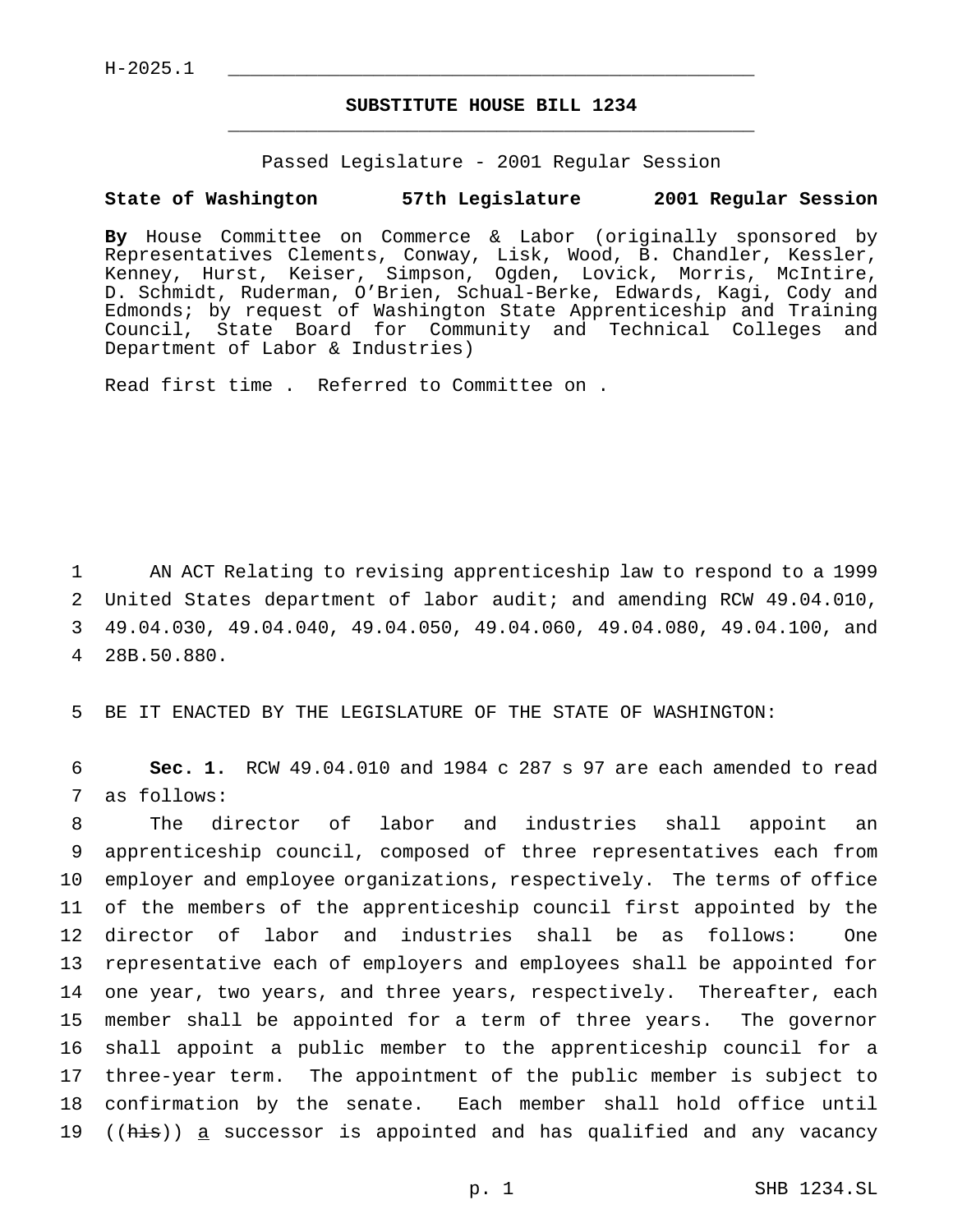1 shall be filled by appointment for the unexpired portion of the term. 2 ((The state official who has been designated by the commission for 3 vocational education as being in charge of trade and industrial 4 education and the state official who has immediate charge of the state 5 public employment service)) A designated representative from each of 6 the following: The work force training and education coordinating 7 board, state board for community and technical colleges, employment 8 security department, and United States department of labor, 9 apprenticeship, training, employer, and labor services, shall be ex 10 officio ((be)) members of ((said)) the apprenticeship council( $(\tau)$ 11 without)). Ex officio members shall have no vote. Each member of the 12 council, not otherwise compensated by public moneys, shall be 13 reimbursed for travel expenses in accordance with RCW 43.03.050 and 14 43.03.060 and shall be compensated in accordance with RCW 43.03.240. 15 The apprenticeship council ((with the consent of employee and employer 16 groups shall: (1) Establish standards for apprenticeship agreements in 17 conformity with the provisions of this chapter; (2))) is authorized to 18 approve apprenticeship programs, and establish apprenticeship program 19 standards as rules, including requirements for apprentice-related and 20 supplemental instruction, coordination of instruction with job 21 experiences, and instructor qualifications. The council shall consider 22 recommendations from the state board for community and technical 23 colleges on matters of apprentice-related and supplemental instruction, 24 coordination of instruction with job experiences, and instructor 25 qualifications. The rules for apprenticeship instructor qualifications 26 shall either be by reference or reasonably similar to the applicable 27 requirements established by or pursuant to chapter 28B.50 RCW. The 28 council is further authorized to issue such rules ((and regulations)) 29 as may be necessary to carry out the intent and purposes of this 30 chapter, including a procedure to resolve an impasse should a tie vote 31 of the council occur( $\left(i + \frac{1}{2}\right)$ ), and perform such other duties as are 32 hereinafter imposed.

33 Not less than once a year the apprenticeship council shall make a 34 report to the director of labor and industries of its activities and 35 findings which shall be available to the public.

36 **Sec. 2.** RCW 49.04.030 and 1979 ex.s. c 37 s 2 are each amended to 37 read as follows: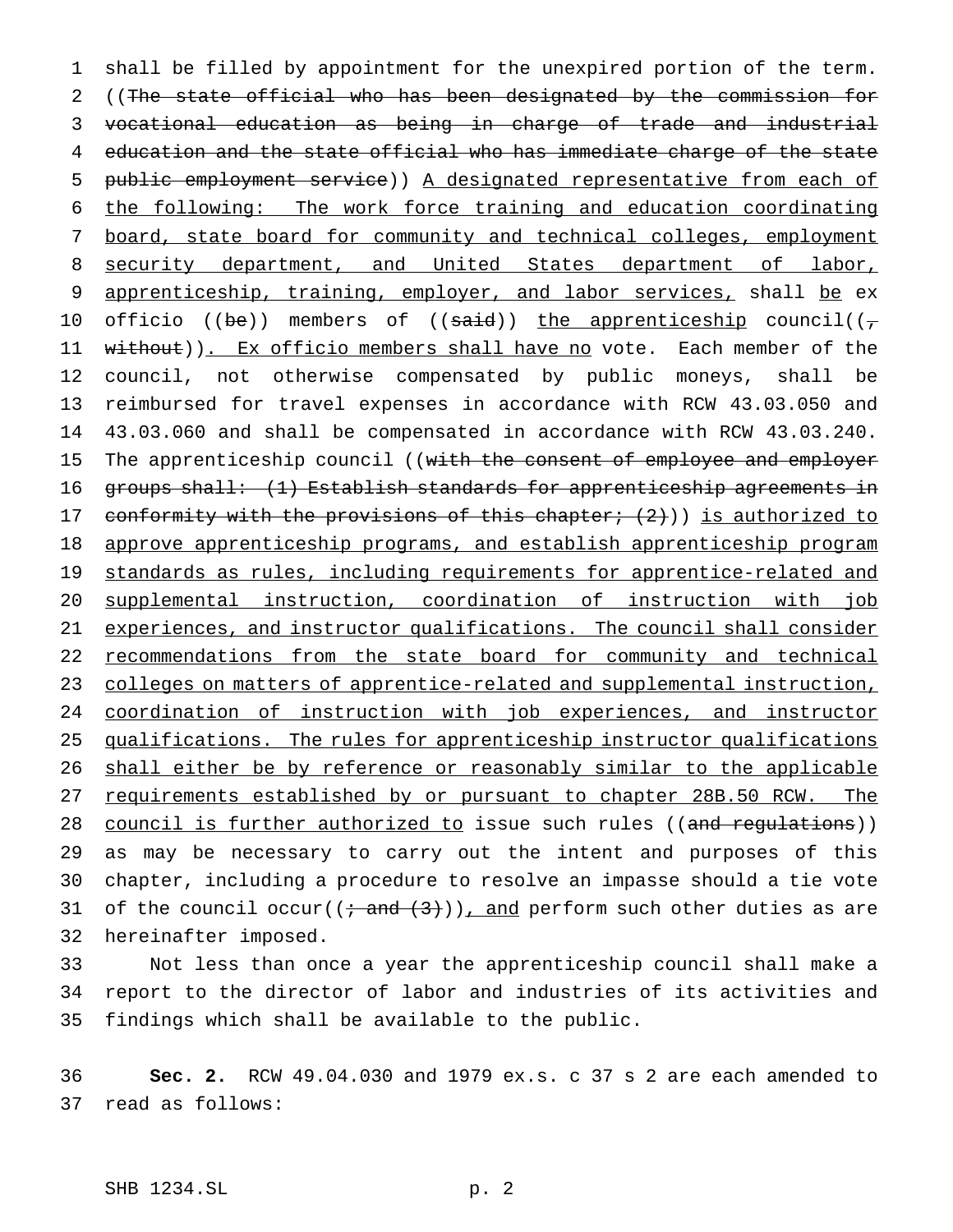1 Subject to the confirmation of the state apprenticeship council by 2 a majority vote, the director of labor and industries shall appoint and 3 deputize an assistant director to be known as the supervisor of 4 apprenticeship. Under the supervision of the director of labor and 5 industries and with the advice and guidance of the apprenticeship 6 council, the supervisor shall:  $(1)$  Encourage and promote ((the making 7 of)) apprenticeship ((agreements)) programs conforming to the standards 8 established ((by or in accordance with)) under this chapter, and in 9 harmony with the policies of the United States department of labor; (2) 10 act as secretary of the apprenticeship council and of state (( $\frac{1}{10}$ int)) 11 apprenticeship committees; (3) when ((<del>so</del>)) authorized by the 12 apprenticeship council, register ((such)) apprenticeship agreements 13 ((as)) that are in the best interests of the apprentice and conform 14 ((to the)) with standards established ((by or in accordance with)) 15 under this chapter; (4) keep a record of apprenticeship agreements and 16 upon ((performance thereof)) successful completion issue certificates 17 of completion of apprenticeship; and (5) terminate or cancel any 18 apprenticeship agreements in accordance with the provisions of ((such)) 19 the agreements( $(i \text{ and who } (6))$ ).

20 The supervisor may act to bring about the settlement of differences 21 arising out of the apprenticeship agreement where such differences 22 cannot be adjusted locally ((or in accordance with the established 23 trade procedure.

24 Related and supplemental instruction for apprentices, coordination 25 of instruction with job experiences, and the selection and training of 26 teachers and coordinators for such instruction shall be the 27 responsibility of the commission for vocational education and its local 28 recognized agency for vocational education)). The director of labor 29 and industries is authorized to appoint such other personnel as may be 30 necessary to aid the ((apprenticeship council and the)) supervisor of 31 apprenticeship in the execution of ((their)) the supervisor's functions 32 under this chapter.

33 **Sec. 3.** RCW 49.04.040 and 1941 c 231 s 3 are each amended to read 34 as follows:

35 ((Local and state joint)) Upon the effective date of this act, all 36 newly approved apprenticeship programs must be represented by either a 37 unilateral or joint apprenticeship committee. Apprenticeship 38 committees must conform to this chapter, the rules adopted by the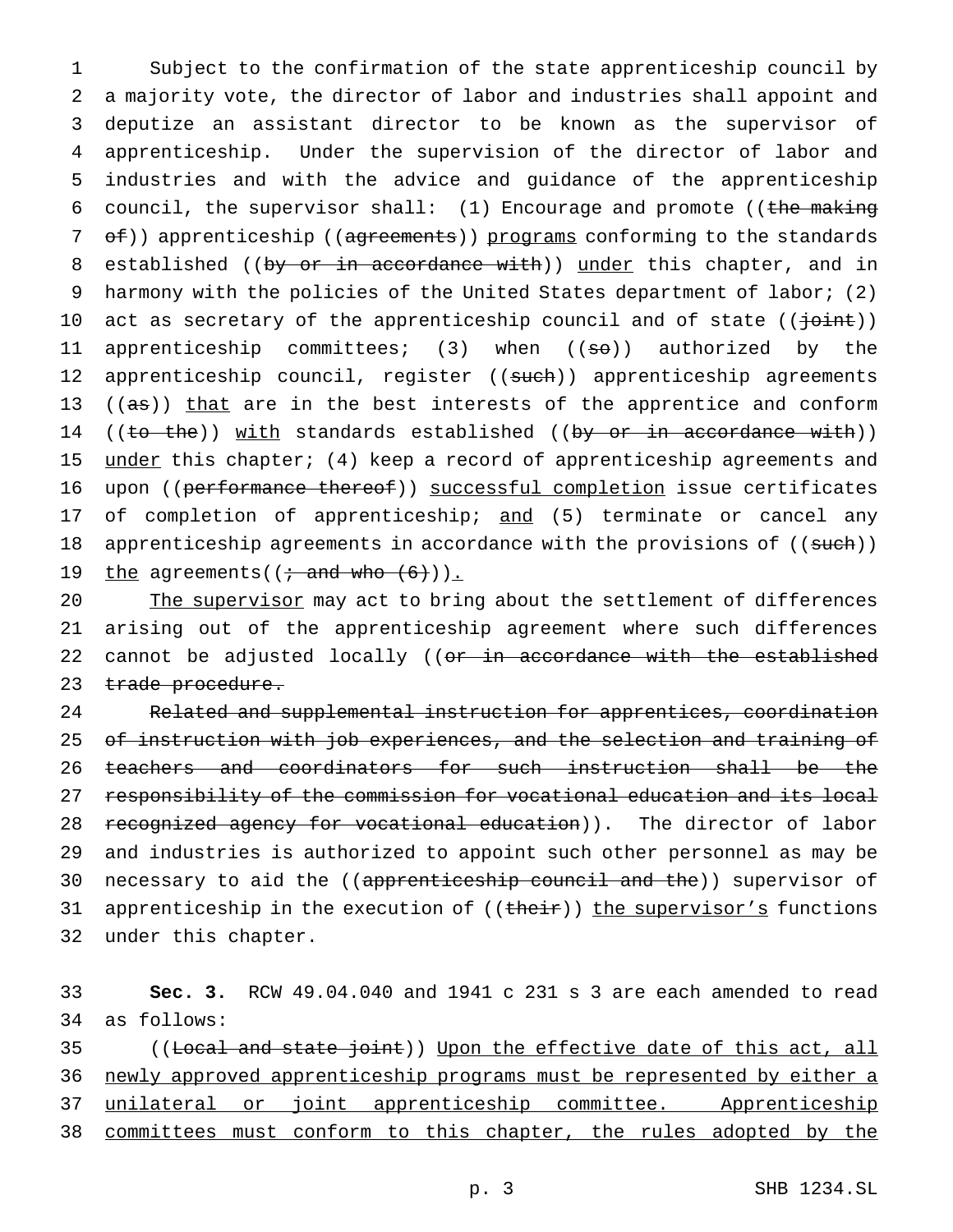1 apprenticeship council, and 29 C.F.R. Part 29 and must be approved by 2 the apprenticeship council. Apprenticeship committees may be 3 approved((, in any trade or group of trades, in cities or trade areas, 4 by the apprenticeship council, ) whenever the apprentice training needs 5 ((of such trade or group of trades justifies)) justify such 6 establishment. Such ((local or state joint)) apprenticeship committees 7 shall be composed of an equal number of employer and employee 8 representatives who may be chosen:

9 (1) From names submitted by the respective local or state employer 10 and employee organizations ((in such trade or group of trades. In a 11 trade or group of trades in which there is no bona fide employer or 12 employee organization, the joint committee shall be composed of persons 13 known to represent the interests of employer and of employees 14 respectively, or a state joint apprenticeship committee may be approved 15 as, or)) served by the apprenticeship committee; or

16 (2) In a manner which selects representatives of management and 17 nonmanagement served by the apprenticeship committee. The council may 18 act ((itself)) as the ((joint committee in such trade or group of 19 trades)) apprentice representative when the council determines there is 20 no feasible method to choose nonmanagement representatives.

21 ((Subject to the review of the council and in accordance with the 22 standards established by this chapter and by the council, such)) 23 Apprenticeship committees shall devise standards for apprenticeship 24 ((agreements)) programs and ((give such aid as may be necessary in 25 their operation in their respective trades and localities)) operate 26 such programs in accordance with the standards established by this 27 chapter and by council-adopted rules. The council and supervisor may 28 provide aid and technical assistance to apprenticeship program sponsors 29 and applicants, or potential applicants.

30 **Sec. 4.** RCW 49.04.050 and 1979 ex.s. c 37 s 3 are each amended to 31 read as follows:

32 ((Standards of apprenticeship agreements are as follows:

33  $(1)$  A statement of the trade or craft to be taught and the required 34 hours for completion of apprenticeship which shall be not less than two 35 thousand hours of reasonably continuous employment.

 $36$  (2) A statement of the processes in the trade or craft divisions in 37 which the apprentice is to be taught and the approximate amount of time 38 to be spent at each process.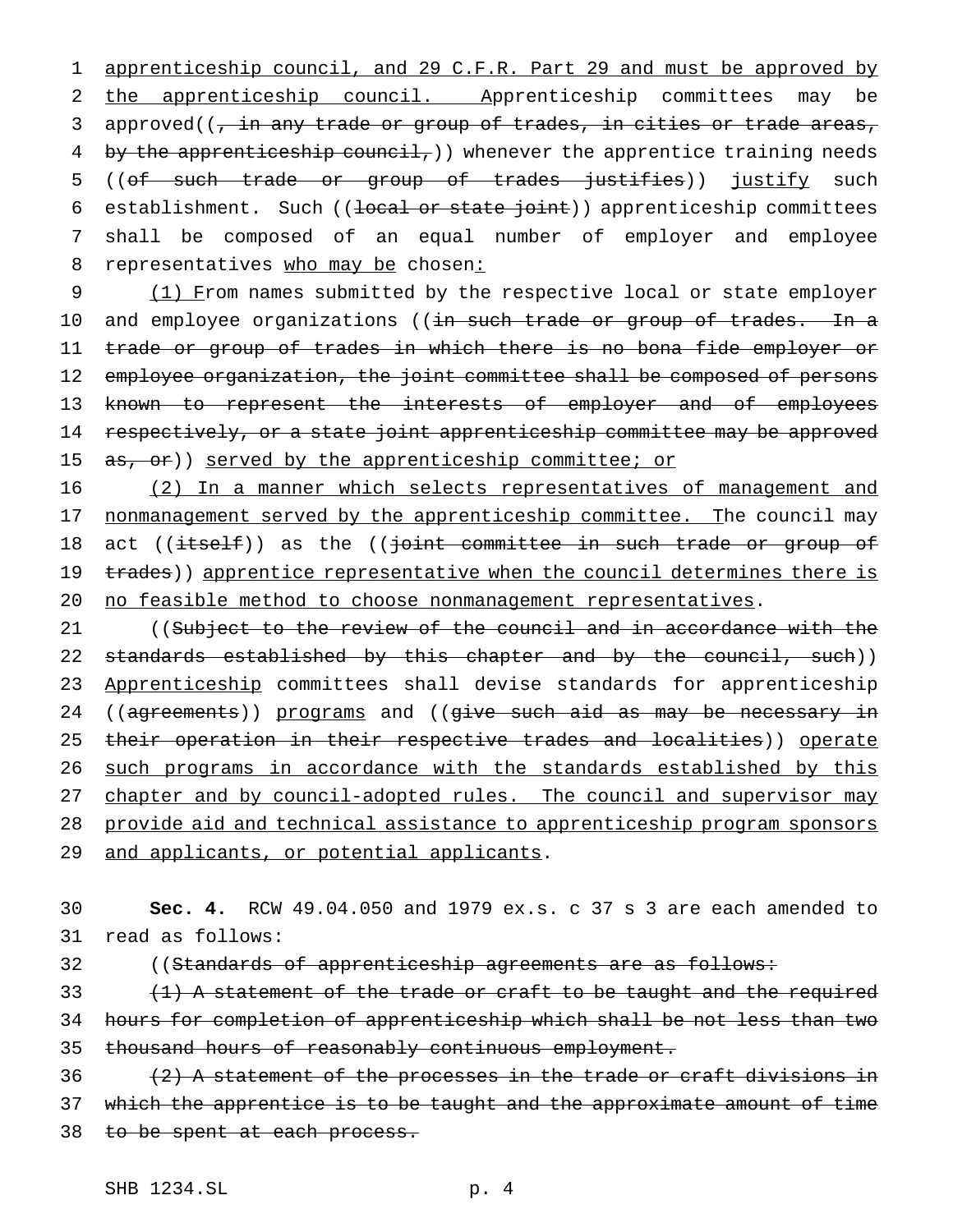(3) A statement of the number of hours to be spent by the apprentice in work and the number of hours to be spent in related and supplemental instruction which instruction shall be not less than one 4 hundred forty-four hours per year.

 $\frac{4}{4}$  A statement of the age of the apprentice which may not be less 6 than sixteen years of age.

7 (5) A statement of the progressively increasing scale of wages to 8 be paid the apprentice.

9 (6) Provision for a period of probation during which the 10 apprenticeship council or the supervisor of apprenticeship may 11 terminate an apprenticeship agreement at the request in writing of any 12 party thereto. After the probationary period the apprenticeship 13 council, or the supervisor of apprenticeship, under the procedure 14 approved by the council, shall be empowered to terminate the 15 apprenticeship agreement in accordance with the provisions of such 16 agreement.

17 (7) Provision that the services of the supervisor and the 18 apprenticeship council may be utilized for consultation regarding the 19 settlement of differences arising out of the apprenticeship agreement 20 where such differences cannot be adjusted locally or in accordance with 21 the established trade procedure.

22 (8) Provision that if an employer is unable to fulfill his 23 obligation under the apprenticeship agreement he may transfer such 24 obligation to another employer.

25 (9) Such additional standards as may be prescribed in accordance 26 with the provisions of this chapter.))

27 To be eligible for registration, apprenticeship program standards 28 must conform to the rules adopted by the apprenticeship council.

29 **Sec. 5.** RCW 49.04.060 and 1941 c 231 s 5 are each amended to read 30 as follows:

31 For the purposes of this chapter an apprenticeship agreement is( $($ : (1) An individual written agreement between an employer and 33 apprentice, or (2) a written agreement between an employer, or an association of employers, and an organization of employees describing conditions of employment for apprentices, or (3) a written statement describing conditions of employment for apprentices in a plant where there is no bona fide employee organization.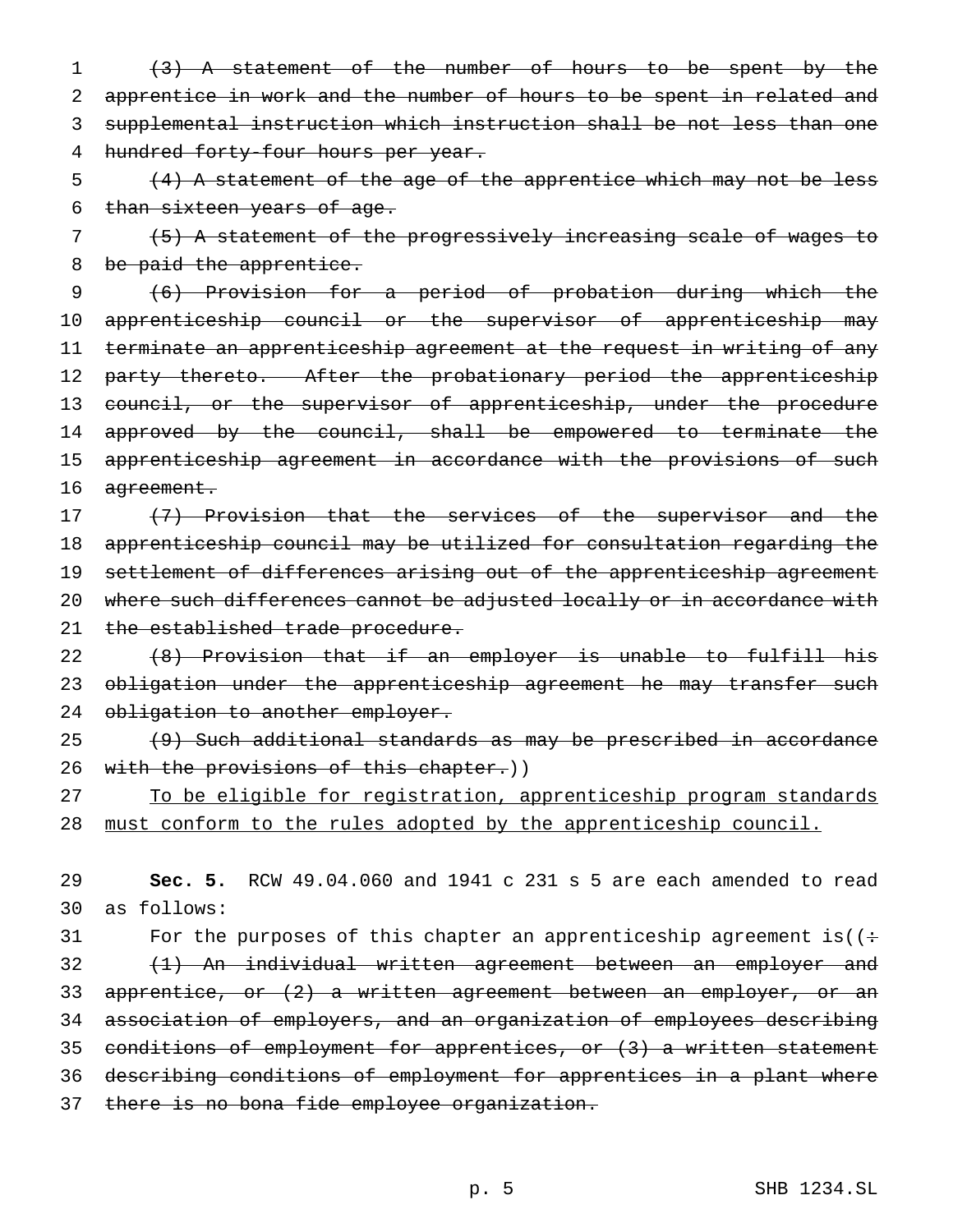All such agreements shall conform to the basic standards and other provisions of this chapter)) a written agreement between an apprentice 3 and either the apprentice's employer or employers, or an apprenticeship 4 committee acting as agent for an employer or employers, containing the terms and conditions of the employment and training of the apprentice.

 **Sec. 6.** RCW 49.04.080 and 1963 c 172 s 1 are each amended to read as follows:

 Under the supervision of the director of labor and industries and with the advice and guidance of the apprenticeship council, the supervisor of apprenticeship shall encourage and promote the making of such other types of on-the-job training agreements and projects, in 12 addition to apprenticeship agreements, as ((<del>he in his discretion</del>)) <u>the</u> 13 supervisor shall find meritorious.

 **Sec. 7.** RCW 49.04.100 and 1995 c 67 s 7 are each amended to read as follows:

16 ((Joint)) As provided by the rules adopted by the apprenticeship 17 council, apprenticeship programs entered into under authority of this 18 chapter ((49.04 RCW and which receive any state assistance in instructional or other costs, shall include entrance of women and racial minorities in such program, when available, in a ratio not less 21 than the percentage of the minority race and female (minority and 22 nonminority) labor force in the program sponsor's labor market area, 23 based on current census figures issued by the office of financial management with the ultimate goal of obtaining the proportionate ratio 25 of representation in the total program membership. Where minimum 26 standards have been set for entering upon any such apprenticeship program, this woman and racial minority representation shall be filled when women and racial minority applicants have met such minimum standards and irrespective of individual ranking among all applicants seeking to enter the program: PROVIDED, That nothing in RCW 49.04.100 through 49.04.130 will affect the total number of entrants into the 32 apprenticeship program or modify the dates of entrance both as established by the joint apprenticeship committee. Racial minority for the purposes of RCW 49.04.130 shall include African Americans, Asian Pacific Americans, Hispanic Americans, American Indians, Filipinos, and 36 all other racial minority groups)) with five or more apprentices shall conform with 29 C.F.R. Part 30 to the extent required by federal law